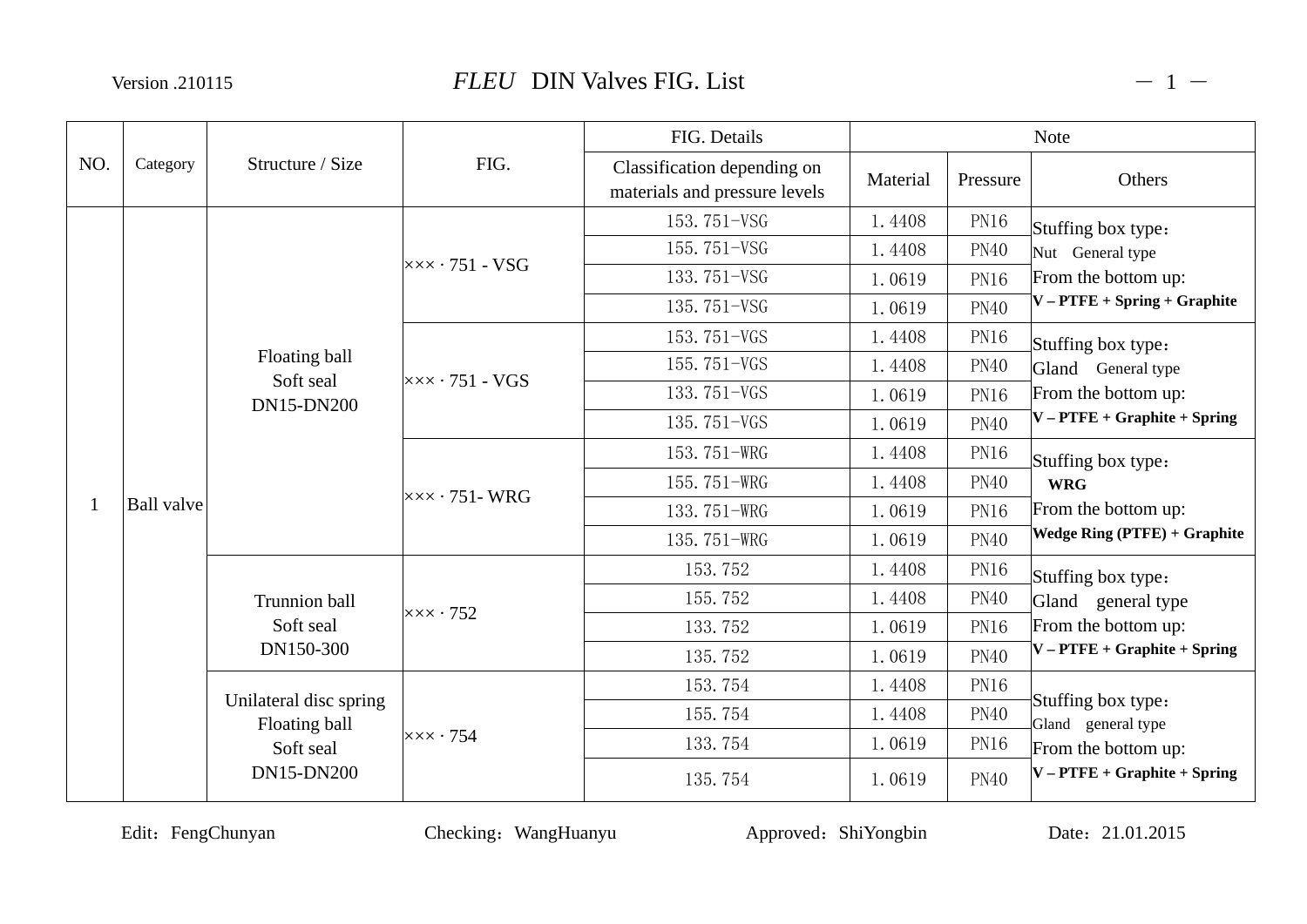|     | Version .210115   |                                                  | <b>FLEU</b> DIN Valves FIG. List                 |                               |          | $-2-$       |                                                                                               |
|-----|-------------------|--------------------------------------------------|--------------------------------------------------|-------------------------------|----------|-------------|-----------------------------------------------------------------------------------------------|
|     |                   |                                                  |                                                  | FIG. Details                  |          |             | <b>Note</b>                                                                                   |
| NO. | Category          | Structure / Size                                 | FIG.                                             |                               |          |             |                                                                                               |
|     |                   |                                                  |                                                  | Classification depending on   | Material | Pressure    | Others                                                                                        |
|     |                   |                                                  |                                                  | materials and pressure levels |          |             |                                                                                               |
|     |                   | Unilateral disc spring                           |                                                  | 153.754-WRG                   | 1.4408   | <b>PN16</b> | Stuffing box type:                                                                            |
|     |                   | Floating ball                                    | $x \times x \cdot 754$ -WRG                      | 155.754-WRG                   | 1.4408   | <b>PN40</b> | Gland WRG                                                                                     |
|     |                   | Soft seal                                        |                                                  | 133.754-WRG                   | 1.0619   | <b>PN16</b> | From the bottom up:                                                                           |
|     |                   | <b>DN15-DN200</b>                                |                                                  | 135.754-WRG                   | 1.0619   | <b>PN40</b> | <b>Wedge Ring (PTFE)</b> + Graphite                                                           |
|     | <b>Ball</b> valve |                                                  | $\times\times\times\cdot755$                     | 153.755                       | 1.4408   | <b>PN16</b> | Stuffing box type:                                                                            |
|     |                   | Floating ball<br>Metal seat<br><b>DN15-DN200</b> |                                                  | 155.755                       | 1.4408   | <b>PN40</b> | Gland general type                                                                            |
|     |                   |                                                  |                                                  | 133.755                       | 1.0619   | <b>PN16</b> | From the bottom up:                                                                           |
|     |                   |                                                  |                                                  | 135.755                       | 1.0619   | <b>PN40</b> | $V - P \text{TFE} + \text{graphite} + \text{Spring}$                                          |
|     |                   |                                                  | $x \times x \cdot 755$ -WRG                      | 153.755-WRG                   | 1.4408   | <b>PN16</b> | Stuffing box type:<br>Gland WRG<br>From the bottom up:<br><b>Wedge Ring (PTFE) + Graphite</b> |
| 1   |                   |                                                  |                                                  | 155.755-WRG                   | 1.4408   | <b>PN40</b> |                                                                                               |
|     |                   |                                                  |                                                  | 133.755-WRG                   | 1.0619   | <b>PN16</b> |                                                                                               |
|     |                   |                                                  |                                                  | 135.755-WRG                   | 1.0619   | <b>PN40</b> |                                                                                               |
|     |                   |                                                  |                                                  | 153.770                       | 1.4408   | <b>PN16</b> | Stuffing box type:                                                                            |
|     | Compact           | Floating ball<br>Soft seal                       | $\overline{\times}\times\overline{\times}$ • 770 | 155.770                       | 1.4408   | <b>PN40</b> | Gland general type                                                                            |
|     | ball valve        | DN15-DN100                                       |                                                  | 133.770                       | 1.0619   | <b>PN16</b> | From the bottom up:                                                                           |
|     |                   |                                                  |                                                  | 135.770                       | 1.0619   | <b>PN40</b> | $V - PTFE + Graphite + Spring$                                                                |
|     |                   |                                                  |                                                  | 153.811                       | 1.4408   | <b>PN16</b> | Stuffing box type:                                                                            |
|     | Sampling          | Floating ball<br>Soft seal                       | $\times\times\times\cdot811$                     | 155.811                       | 1.4408   | <b>PN40</b> | general type<br>Nut                                                                           |
|     | valve             | DN15-DN100 PN16/40                               |                                                  | 133.811                       | 1.0619   | <b>PN16</b> | From the bottom up:                                                                           |
|     |                   |                                                  |                                                  | 135.811                       | 1.0619   | <b>PN40</b> | $V - P \text{TFE} + Spring + Graphite$                                                        |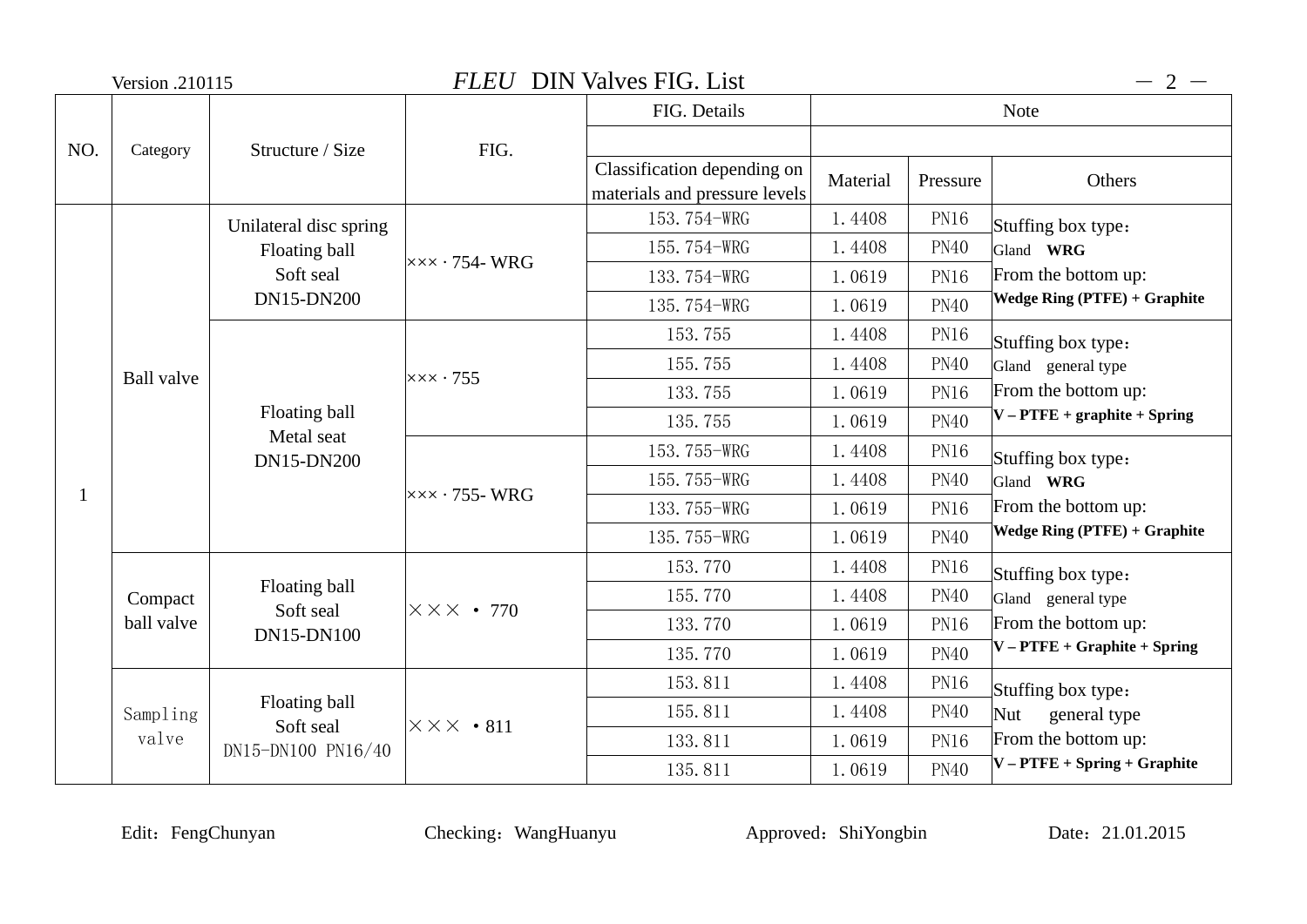| Version .210115 |                      |                                 | <b>FLEU</b> DIN Valves FIG. List |                                                              |                           | $-3-$                      |                           |  |
|-----------------|----------------------|---------------------------------|----------------------------------|--------------------------------------------------------------|---------------------------|----------------------------|---------------------------|--|
|                 |                      |                                 |                                  | FIG. Details                                                 |                           | <b>Note</b>                |                           |  |
| NO.             | Category             | Structure / Size                | FIG.                             | Classification depending on<br>materials and pressure levels | Material                  | Pressure                   | Others                    |  |
|                 |                      |                                 |                                  | 152.052                                                      | 1.4408                    | <b>PN10</b>                |                           |  |
|                 |                      |                                 | $\times\times\times\cdot052$     | 153.052                                                      | 1.4408                    | <b>PN16</b>                | <b>PN16</b><br>DN50-DN150 |  |
|                 |                      |                                 |                                  | 132.052                                                      | 1.0619                    | <b>PN10</b><br><b>PN10</b> | DN200-DN300               |  |
|                 |                      | Gate valve F4                   |                                  | 133.052                                                      | 1.0619                    | <b>PN16</b>                |                           |  |
|                 |                      | DN50-DN300                      |                                  | 112.053                                                      | GG25                      | <b>PN10</b>                |                           |  |
|                 | Casted<br>gate valve |                                 | $\times\times\times\bullet$ 053  | 113.053<br>GG25<br><b>PN16</b>                               | DN50-DN150<br><b>PN16</b> |                            |                           |  |
|                 |                      |                                 |                                  | 122.053                                                      | GGG40.3<br><b>PN10</b>    | PN10<br>DN200-DN300        |                           |  |
|                 |                      |                                 |                                  | 123.053                                                      | GGG40.3                   | <b>PN16</b>                |                           |  |
|                 |                      |                                 |                                  | 133.031                                                      | 1.0619                    | <b>PN16</b>                |                           |  |
| $\overline{2}$  |                      |                                 |                                  | 134.031                                                      | 1.0619                    | <b>PN25</b>                |                           |  |
|                 |                      |                                 | $\times\times\times\bullet$ 031  | 135.031                                                      | 1.0619                    | <b>PN40</b>                |                           |  |
|                 |                      |                                 |                                  | 153.031                                                      | 1.4408                    | <b>PN16</b>                |                           |  |
|                 |                      |                                 |                                  | 154.031                                                      | 1.4408                    | <b>PN25</b>                |                           |  |
|                 |                      | Gate valve F5-F7<br>DN50-DN1200 |                                  | 155.031                                                      | 1.4408                    | <b>PN40</b>                |                           |  |
|                 |                      | PN16/PN25/PN40                  |                                  | 133.032                                                      | 1.0619                    | <b>PN16</b>                |                           |  |
|                 |                      |                                 |                                  | 134.032                                                      | 1.0619                    | <b>PN25</b>                |                           |  |
|                 |                      |                                 | $\times\times\times\cdot$ 032    | 135.032                                                      | 1.0619                    | <b>PN40</b>                |                           |  |
|                 |                      |                                 |                                  | 153.032                                                      | 1.4408                    | <b>PN16</b>                | with ISO flange           |  |
|                 |                      |                                 |                                  | 154.032                                                      | 1.4408                    | <b>PN25</b>                |                           |  |
|                 |                      |                                 |                                  | 155.032                                                      | 1.4408                    | <b>PN40</b>                |                           |  |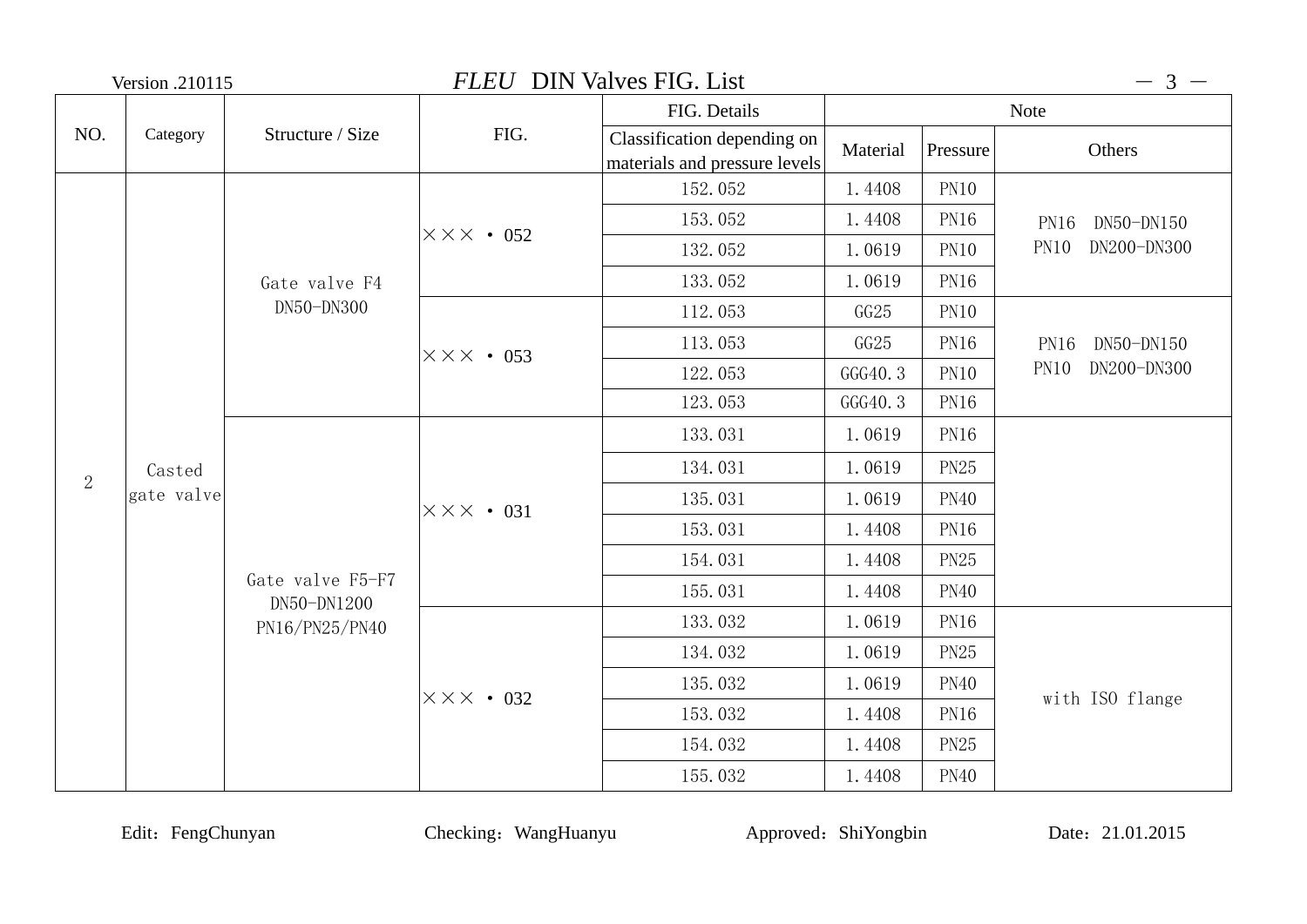|            | <b>Version .210115</b> |                                                  |                                   | <b>FLEU</b> DIN Valves FIG. List                             |                    |              | $-4-$          |
|------------|------------------------|--------------------------------------------------|-----------------------------------|--------------------------------------------------------------|--------------------|--------------|----------------|
|            |                        |                                                  |                                   | FIG. Details                                                 | <b>Note</b>        |              |                |
| NO.        | Category               | Structure / Size                                 | FIG.                              | Classification depending on<br>materials and pressure levels | Material           | Pressure     | Others         |
|            |                        |                                                  | $\times\times\times\bullet$ 036   | 136.036                                                      | 1.0619             | <b>PN63</b>  |                |
|            | Casted<br>gate valve   | Gate valve F5-F7<br>DN50-DN300                   |                                   | 156.036                                                      | 1.4408             | <b>PN63</b>  |                |
|            |                        | PN63/PN100                                       | $X$ $X$ $X$ $\cdot$ 037           | 137.037                                                      | 1.0619             | <b>PN100</b> |                |
|            |                        |                                                  |                                   | 157.037                                                      | 1.4408             | <b>PN100</b> |                |
|            |                        |                                                  |                                   | 142.033                                                      | C <sub>22</sub> .8 | <b>PN10</b>  |                |
|            |                        |                                                  |                                   | 143.033                                                      | C <sub>22</sub> .8 | <b>PN16</b>  |                |
|            |                        | Flange end<br>$DN15-DN50$<br>PN10/PN16/PN25/PN40 |                                   | 144.033                                                      | C22.8              | <b>PN25</b>  |                |
|            |                        |                                                  | $X$ $\times$ $\times$ $\cdot$ 033 | 145.033                                                      | C <sub>22</sub> .8 | <b>PN40</b>  |                |
|            |                        |                                                  |                                   | 222.033                                                      | 1.4301             | <b>PN10</b>  |                |
|            |                        |                                                  |                                   | 223.033                                                      | 1.4301             | <b>PN16</b>  |                |
|            |                        |                                                  |                                   | 224.033                                                      | 1.4301             | <b>PN25</b>  |                |
| $\sqrt{2}$ |                        |                                                  |                                   | 225.033                                                      | 1.4301             | <b>PN40</b>  |                |
|            | Forged                 |                                                  | $\times \times \times$ • 034 - BW | $147.034 - BW$                                               | C <sub>22</sub> .8 | <b>PN100</b> |                |
|            | gate valve             |                                                  |                                   | 197.034 - BW                                                 | F11                | <b>PN100</b> | Butt welding   |
|            |                        |                                                  | $\times\times\times$ • 034 - SW   | $147.034 - SW$                                               | C <sub>22</sub> .8 | <b>PN100</b> |                |
|            |                        | Welding end                                      |                                   | 197.034 - SW                                                 | F11                | <b>PN100</b> | Socket welding |
|            |                        | Threaded end                                     | $\times\times\times$ • 034 - T    | $147.034 - T$                                                | C <sub>22</sub> .8 | <b>PN100</b> | Threaded end   |
|            |                        | $DN15-DN50$                                      |                                   | 197.034 - T                                                  | F11                | <b>PN100</b> |                |
|            |                        | <b>PN100</b>                                     |                                   |                                                              |                    |              |                |
|            |                        |                                                  |                                   |                                                              |                    |              |                |
|            |                        |                                                  |                                   |                                                              |                    |              |                |
|            |                        |                                                  |                                   |                                                              |                    |              |                |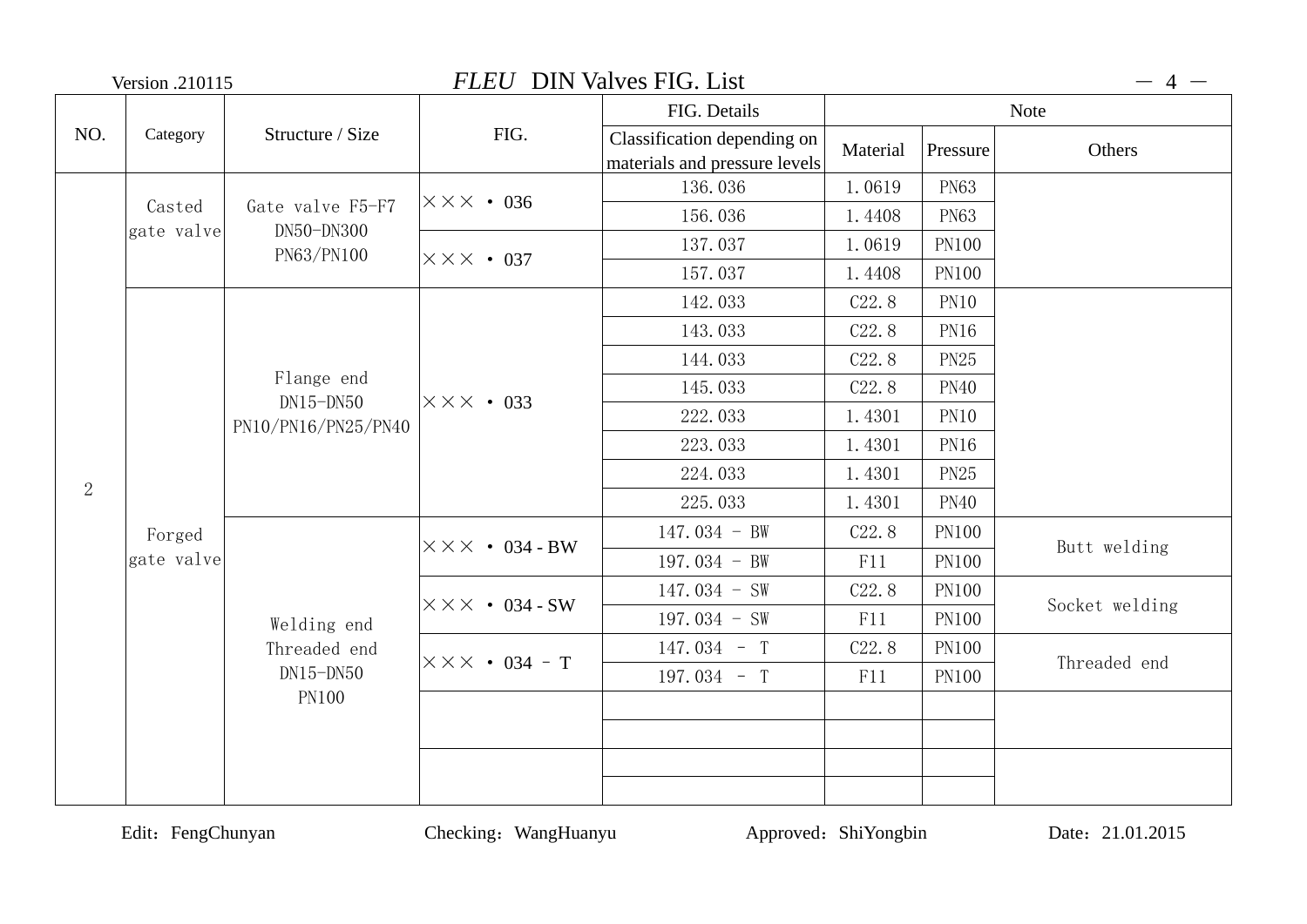Version .210115

|     |                           |                                   |                            | FIG. Details                                                 |                       | <b>Note</b> |        |
|-----|---------------------------|-----------------------------------|----------------------------|--------------------------------------------------------------|-----------------------|-------------|--------|
| NO. | Category                  | Structure / Size                  | FIG.                       | Classification depending on<br>materials and pressure levels | Material              | Pressure    | Others |
|     |                           |                                   |                            | 133.121                                                      | 1.0619                | <b>PN16</b> |        |
|     |                           | DN15-DN300                        | $\times\times\times$ • 121 | 135.121                                                      | 1.0619                | <b>PN40</b> |        |
|     | Globe valve               | PN16 PN40                         |                            | 153.121                                                      | 1.4408                | <b>PN16</b> |        |
|     |                           |                                   |                            | 155.121                                                      | 1.4408                | <b>PN40</b> |        |
|     |                           | DN15-DN300                        | $\times\times\times$ • 101 | 113.101                                                      | GG25                  | <b>PN16</b> |        |
|     |                           | <b>PN16</b>                       |                            | 123.101                                                      | GGG40.3               | <b>PN16</b> |        |
|     |                           |                                   |                            | 132.125                                                      | 1.0619                | <b>PN10</b> |        |
|     | Angle type<br>globe valve |                                   |                            | 133.125                                                      | 1.0619                | <b>PN16</b> |        |
|     |                           |                                   |                            | 134.125                                                      | 1.0619<br><b>PN25</b> |             |        |
| 3   |                           | DN15-DN300<br>PN10/PN16/PN25/PN40 | $\times\times\times$ . 125 | 135.125                                                      | 1.0619                | <b>PN40</b> |        |
|     |                           |                                   |                            | 152.125                                                      | 1.4408                | <b>PN10</b> |        |
|     |                           |                                   |                            | 153.125                                                      | 1.4408                | <b>PN16</b> |        |
|     |                           |                                   |                            | 154.125                                                      | 1.4408                | <b>PN25</b> |        |
|     |                           |                                   |                            | 155.125                                                      | 1.4408                | <b>PN40</b> |        |
|     |                           |                                   |                            | 142.105                                                      | C22.8                 | <b>PN10</b> |        |
|     |                           | Flange end                        |                            | 143.105                                                      | C <sub>22</sub> .8    | <b>PN16</b> |        |
|     | Forged globe              | $DN15-DN50$                       | $\times\times\times$ • 105 | 144.105                                                      | C <sub>22</sub> .8    | <b>PN25</b> |        |
|     | valve                     | PN10/PN16/PN25/PN40               |                            | 145.105<br>C <sub>22</sub> .8<br><b>PN40</b>                 |                       |             |        |
|     |                           |                                   |                            | 232.105                                                      | 1.4401                | <b>PN10</b> |        |
|     |                           |                                   |                            | 233.105                                                      | 1.4401                | <b>PN16</b> |        |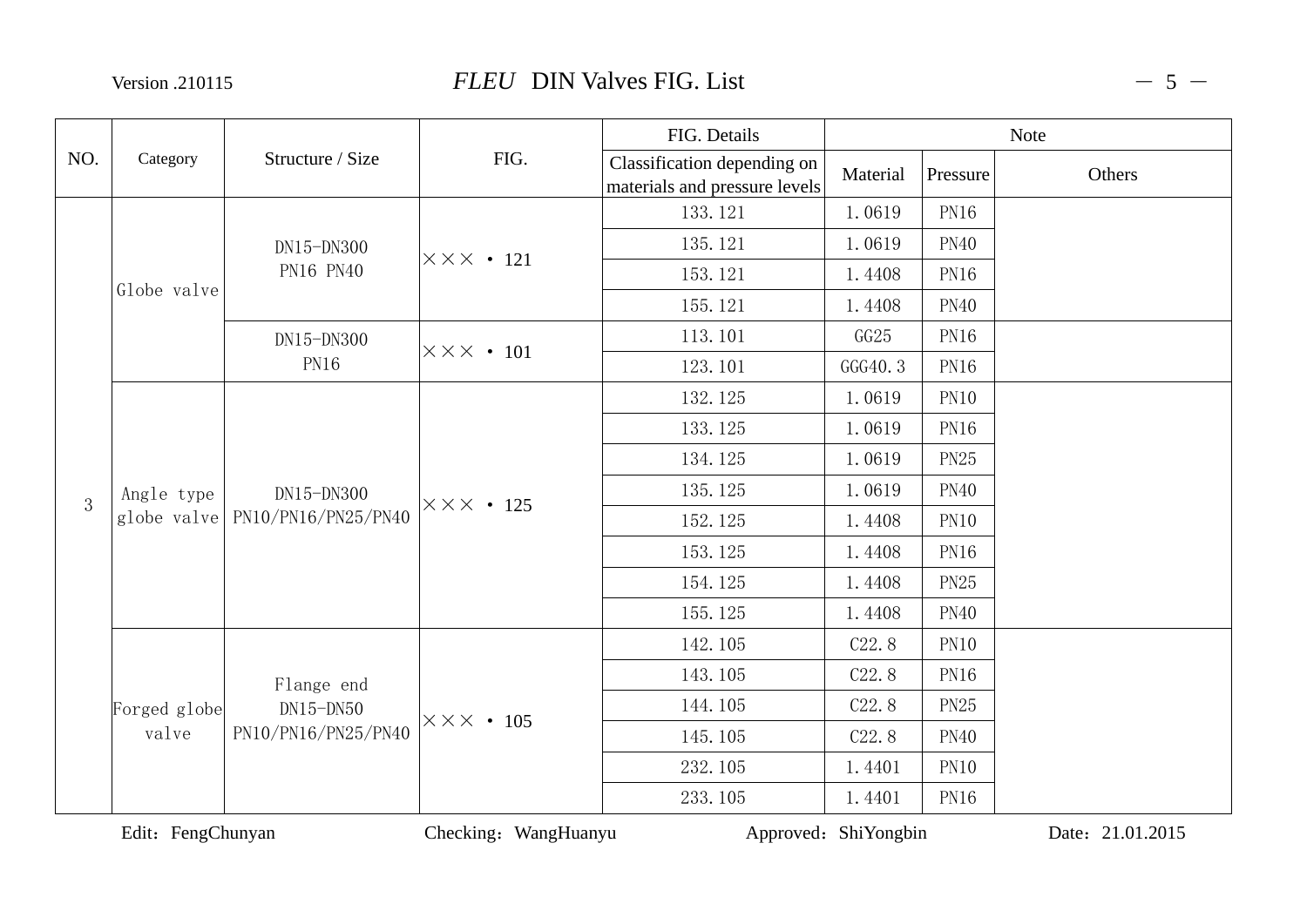Version .210115

## *FLEU* DIN Valves FIG. List

|                |              |                             |                                    | FIG. Details                                                 |                    |              | <b>Note</b>    |
|----------------|--------------|-----------------------------|------------------------------------|--------------------------------------------------------------|--------------------|--------------|----------------|
| NO.            | Category     | Structure / Size            | FIG.                               | Classification depending on<br>materials and pressure levels | Material           | Pressure     | Others         |
|                |              | Flange end                  | $\times\times\times$ • 105         | 234.105                                                      | 1.4401             | <b>PN25</b>  |                |
|                |              | $DN15-DN50$                 |                                    | 235.105                                                      | 1.4401             | <b>PN40</b>  |                |
|                |              |                             | $ \times \times \times$ • 106 - BW | 147.106 - BW                                                 | C22.8              | <b>PN100</b> |                |
| 3              | Forged       | Welding end                 |                                    | 237.106 - BW                                                 | 1.4401             | <b>PN100</b> | Butt welding   |
|                | globe valve  | Threaded end                | $\times\times\times$ • 106 – SW    | 147.106 - SW                                                 | C <sub>22</sub> .8 | <b>PN100</b> |                |
|                |              | $DN15-DN50$                 |                                    | $237.106 - SW$                                               | 1.4401             | <b>PN100</b> | Socket welding |
|                |              | <b>PN100</b>                | $\times\times\times$ • 106 – T     | 147.106 - T                                                  | C22.8              | <b>PN100</b> | Threaded end   |
|                |              |                             |                                    | $237.106 - T$                                                | 1.4401             | <b>PN100</b> |                |
|                |              |                             |                                    | 133.112                                                      | 1.0619             | <b>PN16</b>  |                |
|                |              |                             | $\times\times\times$ • 112         | 135.112                                                      | 1.0619             | <b>PN40</b>  |                |
|                |              |                             |                                    | 153.112                                                      | 1.4408             | <b>PN16</b>  |                |
|                |              | Chemical type<br>DN15-DN300 |                                    | 155.112                                                      | 1.4408             | <b>PN40</b>  |                |
|                |              | PN16 PN40                   |                                    | 133.113                                                      | 1.0619             | <b>PN16</b>  |                |
|                |              |                             | $\times\times\times$ • 113         | 135.113                                                      | 1.0619             | <b>PN40</b>  | Guided disc    |
| $\overline{4}$ | Bellows seal |                             |                                    | 153.113                                                      | 1.4408             | <b>PN16</b>  |                |
|                | globe valve  |                             |                                    | 155.113                                                      | 1.4408             | <b>PN40</b>  |                |
|                |              |                             |                                    | 133.114                                                      | 1.0619             | <b>PN16</b>  |                |
|                |              |                             | $\times\times\times$ • 114         | 135.114                                                      | 1.0619             | <b>PN40</b>  |                |
|                |              | Energy type                 |                                    | 153.114                                                      | 1.4408             | <b>PN16</b>  |                |
|                |              | DN15-DN300                  |                                    | 155.114                                                      | 1.4408             | <b>PN40</b>  |                |
|                |              |                             |                                    | 113.115                                                      | GG25               | <b>PN16</b>  |                |
|                |              |                             | $\times\times\times$ • 115         | 123.115                                                      | GGG40.3            | PN16         |                |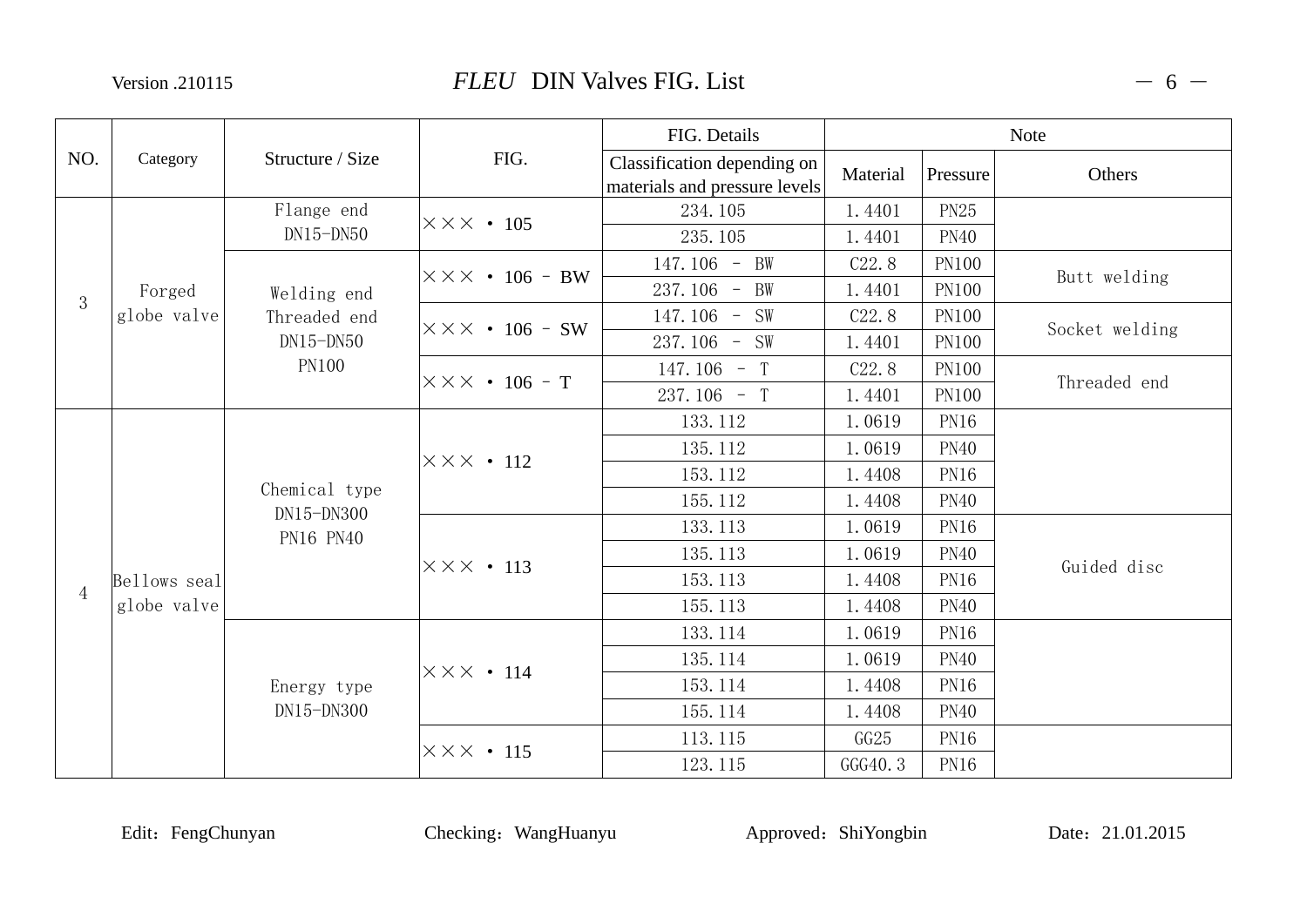|                | <b>FLEU</b> DIN Valves FIG. List<br>Version .210115 |                           |                                 |                                                              |                    |             | $-7-$       |
|----------------|-----------------------------------------------------|---------------------------|---------------------------------|--------------------------------------------------------------|--------------------|-------------|-------------|
|                |                                                     |                           |                                 | FIG. Details                                                 |                    |             | <b>Note</b> |
| NO.            | Category                                            | Structure / Size          | FIG.                            | Classification depending on<br>materials and pressure levels | Material           | Pressure    | Others      |
|                |                                                     |                           |                                 | 132.116                                                      | 1.0619             | PN10        |             |
|                |                                                     |                           |                                 | 133.116                                                      | 1.0619             | <b>PN16</b> |             |
|                |                                                     |                           |                                 | 134.116                                                      | 1.0619             | <b>PN25</b> |             |
|                | Bellows seal                                        | Energy type               | $\times\times\times$ . 116      | 135.116                                                      | 1.0619             | <b>PN40</b> |             |
| $\overline{4}$ | angle type<br>globe valve                           | DN15-DN300                |                                 | 152.116                                                      | 1.4408             | <b>PN10</b> |             |
|                |                                                     |                           |                                 | 153.116                                                      | 1.4408             | <b>PN16</b> |             |
|                |                                                     |                           |                                 | 154.116                                                      | 1.4408             | <b>PN25</b> |             |
|                |                                                     |                           |                                 | 155.116                                                      | 1.4408             | <b>PN40</b> |             |
|                | Lift<br>check valve                                 | $DN15-DN200$<br>PN16 PN40 | $\times\times\times\cdot 282$   | 133.282                                                      | 1.0619             | <b>PN16</b> |             |
|                |                                                     |                           |                                 | 135.282                                                      | 1.0619             | <b>PN40</b> |             |
|                |                                                     |                           |                                 | 153.282                                                      | 1.4408             | <b>PN16</b> |             |
|                |                                                     |                           |                                 | 155.282                                                      | 1.4408             | <b>PN40</b> |             |
|                |                                                     |                           |                                 | 142.441                                                      | C <sub>22</sub> .8 | <b>PN10</b> |             |
| $\overline{5}$ |                                                     |                           |                                 | 143.441                                                      | C <sub>22</sub> .8 | <b>PN16</b> |             |
|                |                                                     |                           |                                 | 144.441                                                      | C <sub>22</sub> .8 | <b>PN25</b> |             |
|                | Forged lift                                         | Flange<br>$DN15-DN50$     | $\times\times\times\bullet$ 441 | 145.441                                                      | C <sub>22</sub> .8 | <b>PN40</b> |             |
|                | check valve                                         | PN10/PN16/PN25/PN40       |                                 | 232.441                                                      | 1.4401             | <b>PN10</b> |             |
|                |                                                     |                           |                                 | 233.441                                                      | 1.4401             | <b>PN16</b> |             |
|                |                                                     |                           |                                 | 234.441                                                      | 1.4401             | <b>PN25</b> |             |
|                |                                                     |                           |                                 | 235.441                                                      | 1.4401             | <b>PN40</b> |             |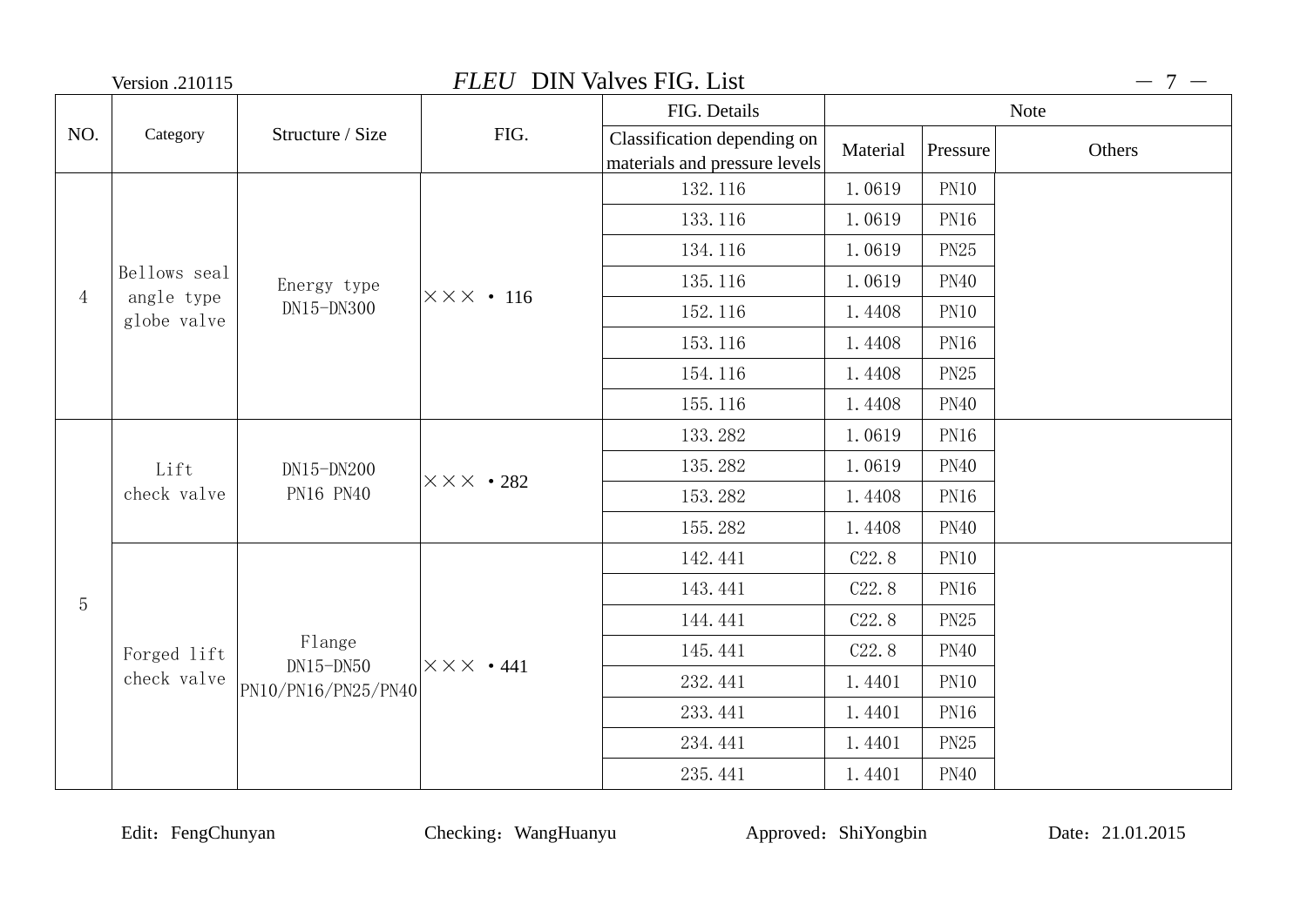|                | Version .210115       |                               |                                    | <b>FLEU</b> DIN Valves FIG. List                             |                    |              | $-8-$          |
|----------------|-----------------------|-------------------------------|------------------------------------|--------------------------------------------------------------|--------------------|--------------|----------------|
|                |                       |                               |                                    | FIG. Details                                                 |                    |              | <b>Note</b>    |
| NO.            | Category              | Structure / Size              | FIG.                               | Classification depending on<br>materials and pressure levels | Material           | Pressure     | Others         |
|                |                       |                               | $\times \times \times$ • 442 - BW  | $147.442 - BW$                                               | C <sub>22</sub> .8 | <b>PN100</b> | Butt welding   |
|                |                       | Welding end                   |                                    | $237.442 - BW$                                               | 1.4401             | <b>PN100</b> |                |
| 5              | Forged lift           | Threaded end                  | $ \times \times \times$ • 442 - SW | $147.442 - SW$                                               | C22.8              | <b>PN100</b> | Socket welding |
|                | check valve           | DN15-DN50 PN100               |                                    | $237.442 - SW$                                               | 1.4401             | <b>PN100</b> |                |
|                |                       |                               | $\times \times \times$ • 442 - T   | 147.442 - T                                                  | C <sub>22</sub> .8 | <b>PN100</b> | Threaded end   |
|                |                       |                               |                                    | $237.442 - T$                                                | 1.4401             | <b>PN100</b> |                |
|                |                       |                               |                                    | 133.451                                                      | 1.0619             | <b>PN16</b>  |                |
|                | Swing<br>check valves | $DN40-N150$<br>PN16/PN25/PN40 | $X \times X$ · 451                 | 134.451                                                      | 1.0619             | <b>PN25</b>  |                |
|                |                       |                               |                                    | 135.451                                                      | 1.0619             | <b>PN40</b>  |                |
|                |                       |                               |                                    | 153.451                                                      | 1.4408             | <b>PN16</b>  |                |
| 6              |                       |                               |                                    | 154.451                                                      | 1.4408             | <b>PN25</b>  |                |
|                |                       |                               |                                    | 155.451                                                      | 1.4408             | <b>PN40</b>  |                |
|                | Forged swing          | Welding end                   | $\times\times\times$ • 446 - BW    | 147.446 - BW                                                 | C22.8              | <b>PN100</b> | Butt welding   |
|                | check valve           | Threaded end                  | $\times\times\times$ • 446 – SW    | $147.446 - SW$                                               | C <sub>22</sub> .8 | <b>PN100</b> | Socket welding |
|                |                       | DN10-DN50 PN100               | $\times\times\times$ • 446 – T     | 147.446 - T                                                  | C22.8              | <b>PN100</b> | Threaded end   |
|                |                       |                               |                                    | 132.350                                                      | 1.0619             | <b>PN10</b>  |                |
|                |                       |                               |                                    | 133.350                                                      | 1.0619             | <b>PN16</b>  |                |
|                |                       |                               |                                    | 134.350                                                      | 1.0619             | <b>PN25</b>  |                |
| $\overline{7}$ | Strainer              | DN15-DN250                    | $\times\times\times\bullet$ 350    | 135.350                                                      | 1.0619             | <b>PN40</b>  |                |
|                |                       | PN10/PN16/PN25/PN40           |                                    | 152.350                                                      | 1.4408             | <b>PN10</b>  | Flange end     |
|                |                       |                               |                                    | 153.350                                                      | 1.4408             | <b>PN16</b>  |                |
|                |                       |                               |                                    | 154.350                                                      | 1.4408             | <b>PN25</b>  |                |
|                |                       |                               |                                    | 155.350                                                      | 1.4408             | <b>PN40</b>  |                |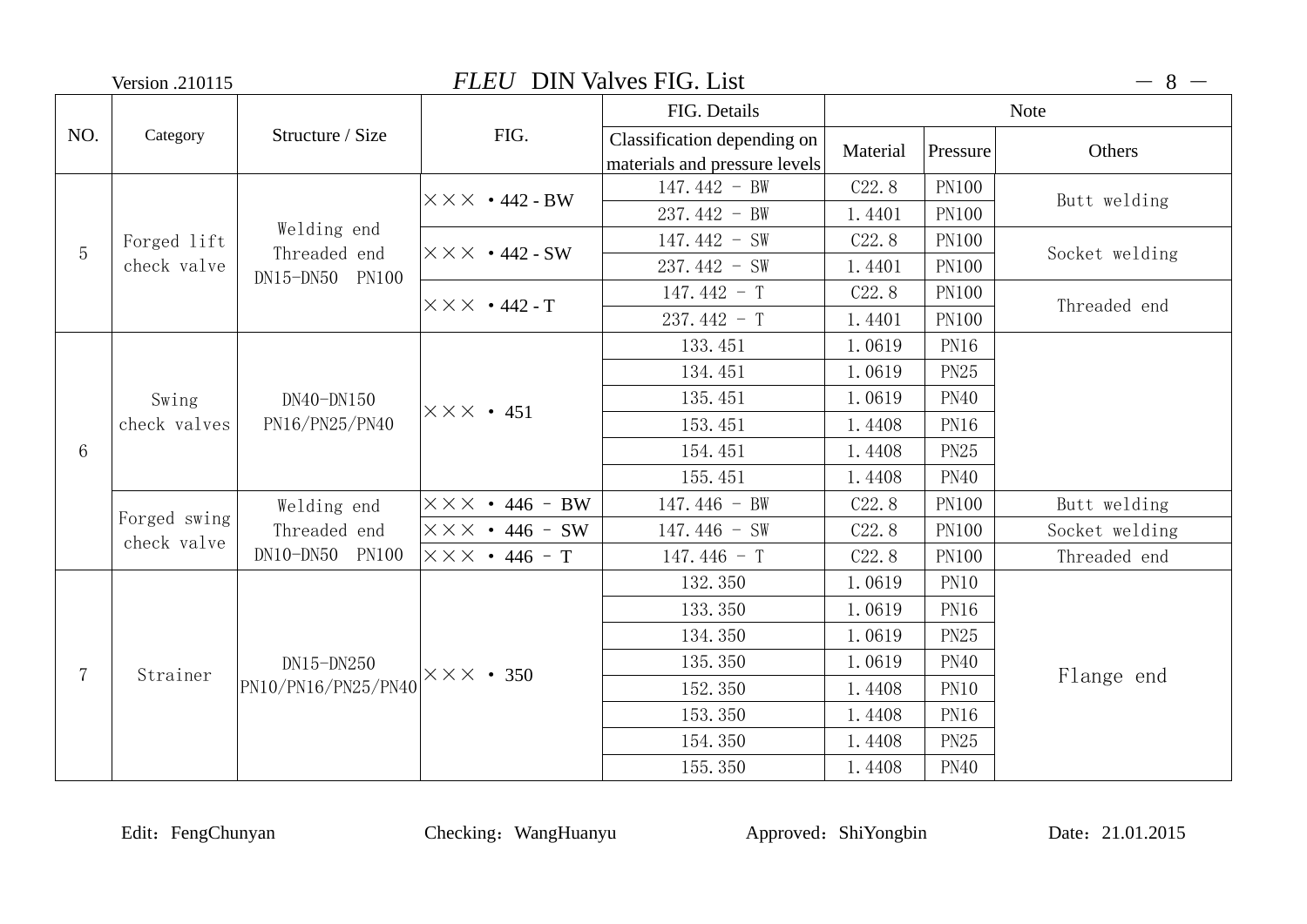| <b>Version .210115</b> |          | <b>FLEU</b> DIN Valves FIG. List    |                                   |                               |             | $-9 -$              |                |
|------------------------|----------|-------------------------------------|-----------------------------------|-------------------------------|-------------|---------------------|----------------|
|                        |          |                                     |                                   | FIG. Details                  |             |                     | Note           |
| NO.                    | Category | Structure / Size                    | FIG.                              | Classification depending on   | Material    | Pressure            | Others         |
|                        |          |                                     |                                   | materials and pressure levels |             |                     |                |
|                        |          |                                     |                                   | 132.350 $-BW$                 | 1.0619      | <b>PN10</b>         |                |
|                        |          |                                     |                                   | 133.350 - BW                  | 1.0619      | <b>PN16</b>         |                |
|                        |          |                                     |                                   | $134.350 - BW$                | 1.0619      | <b>PN25</b>         |                |
|                        |          |                                     | $\times \times \times$ • 350 - BW | 135.350 - BW                  | 1.0619      | <b>PN40</b>         | Butt welding   |
|                        |          |                                     |                                   | 152.350 - BW                  | 1.4408      | <b>PN10</b><br>PN16 |                |
|                        |          |                                     |                                   | $153.350 - BW$                | 1.4408      |                     |                |
|                        |          |                                     |                                   | $154.350 - BW$                | 1.4408      | <b>PN25</b>         |                |
|                        |          |                                     |                                   | $155.350 - BW$                | 1.4408      | <b>PN40</b>         |                |
|                        |          | $DN15-DN250$<br>PN10/PN16/PN25/PN40 |                                   | 132.350 $-SW$                 | 1.0619      | <b>PN10</b>         |                |
|                        |          |                                     |                                   | 133.350 - SW                  | 1.0619      | <b>PN16</b>         |                |
|                        |          |                                     |                                   | $134.350 - SW$<br>1.0619      | <b>PN25</b> |                     |                |
| $\overline{7}$         |          |                                     | $\times \times \times$ • 350 - SW | 135.350 - SW                  | 1.0619      | <b>PN40</b>         | Socket welding |
|                        | Strainer |                                     |                                   | 152.350 - SW                  | 1.4408      | <b>PN10</b>         |                |
|                        |          |                                     |                                   | $153.350 - SW$                | 1.4408      | <b>PN16</b>         |                |
|                        |          |                                     |                                   | $154.350 - SW$                | 1.4408      | PN25                |                |
|                        |          |                                     |                                   | 155.350 - SW                  | 1.4408      | <b>PN40</b>         |                |
|                        |          |                                     |                                   | 132.350 $-$ T                 | 1.0619      | <b>PN10</b>         |                |
|                        |          |                                     |                                   | 133.350 - T                   | 1.0619      | PN16                |                |
|                        |          |                                     |                                   | 134.350 - T                   | 1.0619      | <b>PN25</b>         |                |
|                        |          |                                     |                                   | 135.350 - T                   | 1.0619      | <b>PN40</b>         |                |
|                        |          |                                     | $X$ $X$ $X$ $\cdot$ 350 - T       | 152.350 - T                   | 1.4408      | <b>PN10</b>         | Threaded end   |
|                        |          |                                     |                                   | 153.350 - T                   | 1.4408      | <b>PN16</b>         |                |
|                        |          |                                     |                                   | $154.350 - T$                 | 1.4408      | <b>PN25</b>         |                |
|                        |          |                                     |                                   | 155.350 $-$ T                 | 1.4408      | <b>PN40</b>         |                |

Edit: FengChunyan Checking: WangHuanyu Approved: ShiYongbin Date: 21.01.2015